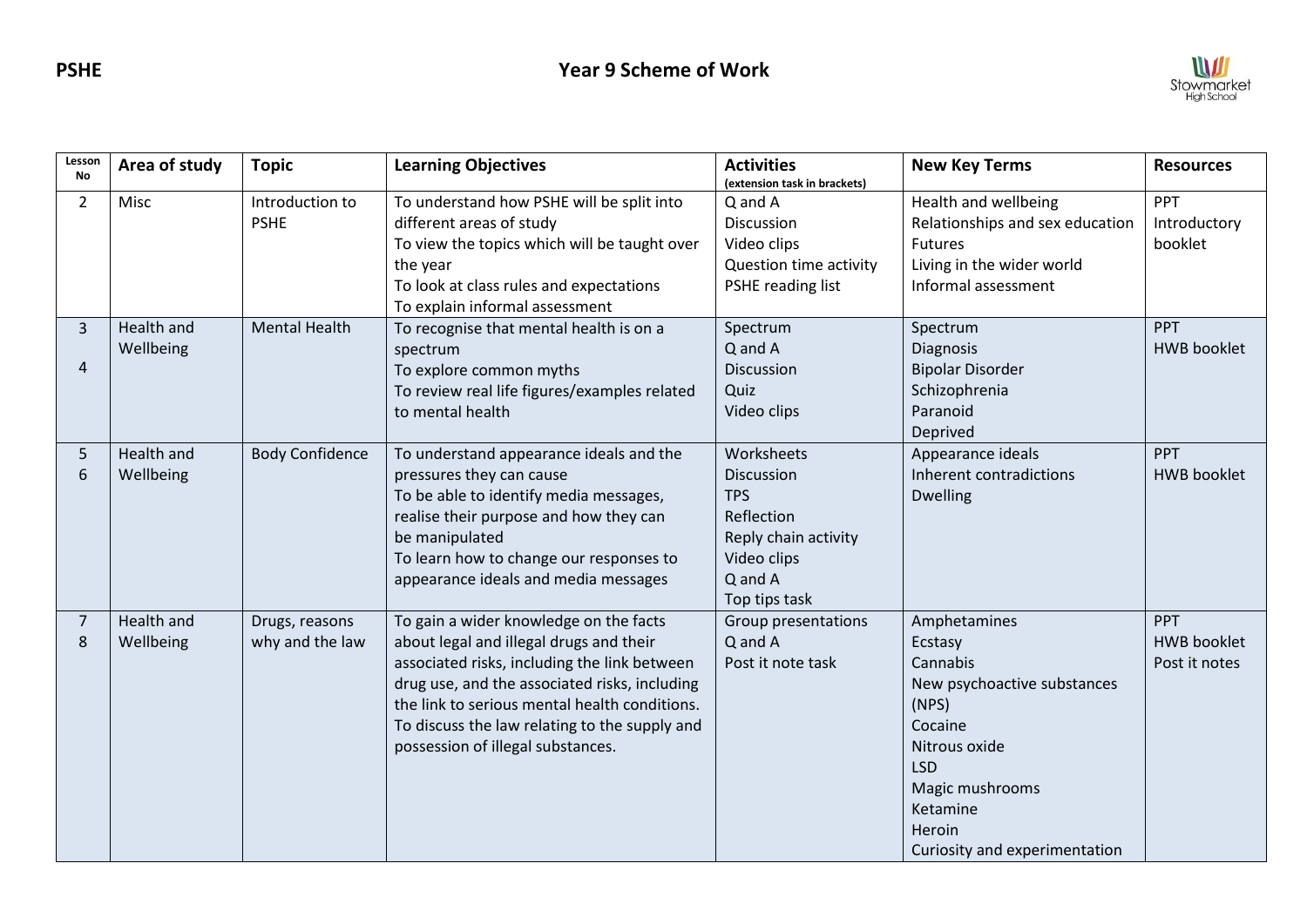|          |                                       |                                 |                                                                                                                                                                                                                          |                                                                                                                                          | Defensive mechanism<br>Legal<br>Illegal<br>Illicit<br>Penalties                                                                                                                                                     |                                  |
|----------|---------------------------------------|---------------------------------|--------------------------------------------------------------------------------------------------------------------------------------------------------------------------------------------------------------------------|------------------------------------------------------------------------------------------------------------------------------------------|---------------------------------------------------------------------------------------------------------------------------------------------------------------------------------------------------------------------|----------------------------------|
| 9<br>10  | <b>Health and</b><br>Wellbeing        | Growth and fixed<br>mindsets    | To become aware of fixed and growth<br>mindsets<br>To understand the difference between fixed<br>and growth mindsets<br>To recognise when our mindset is fixed<br>Discover strategies that encourage a growth<br>mindset | Q and A<br>Discussion<br>Video clips<br>Worksheet<br>(Create a guide)                                                                    | <b>Fixed mindset</b><br>Growth mindset<br>Authenticity<br>Cultivate resilience                                                                                                                                      | PPT<br><b>HWB booklet</b>        |
| 11<br>12 | Relationships<br>and Sex<br>Education | Working out<br>relationships    | To learn about healthy and unhealthy one-<br>to-one intimate relationships<br>To learn strategies to build healthy lasting<br>relationships including accessing support<br>where needed                                  | Key word<br>Video clips<br>Four points task<br><b>Scenarios</b><br>Ten questions<br><b>STOP</b><br>Three things<br>(Information leaflet) | Communicating constructively<br><b>Misconceptions</b><br><b>Negotiate</b><br><b>Flaws</b><br>Vibrant                                                                                                                | PPT<br><b>RSE booklet</b>        |
| 13<br>14 | Relationships<br>and Sex<br>Education | Consent and the<br>law          | To describe what we mean by consent<br>To explain under which<br>circumstances consent might not be given<br>To apply our understanding to a set<br>of scenarios                                                         | <b>Discussion</b><br>Q and A<br><b>Scenarios</b><br>Video clips<br>(Small group statement<br>task)                                       | <b>Sexual Offences Act 2003</b><br>Prostitution<br><b>Assault</b><br>Exploitation<br>Violence<br>Grooming<br>Prosecution                                                                                            | <b>PPT</b><br><b>RSE booklet</b> |
| 15<br>16 | Relationships<br>and Sex<br>Education | <b>Sharing sexual</b><br>images | To understand the risks associated with<br>sharing sexual images<br>To consider ways to manage pressure to<br>share sexual images                                                                                        | <b>Brainstorm</b><br>Video clips<br><b>TPS</b><br>Speech bubble activity<br>Scenario activity<br>Group work                              | <b>Explicit image</b><br>Legal implications<br>Inappropriate images<br>Protection of Children Act 1978<br><b>Criminal Justice Act 1988</b><br><b>Sexual Offences Act 2003</b><br>Subject's permission<br>Consensual | <b>PPT</b><br><b>RSE booklet</b> |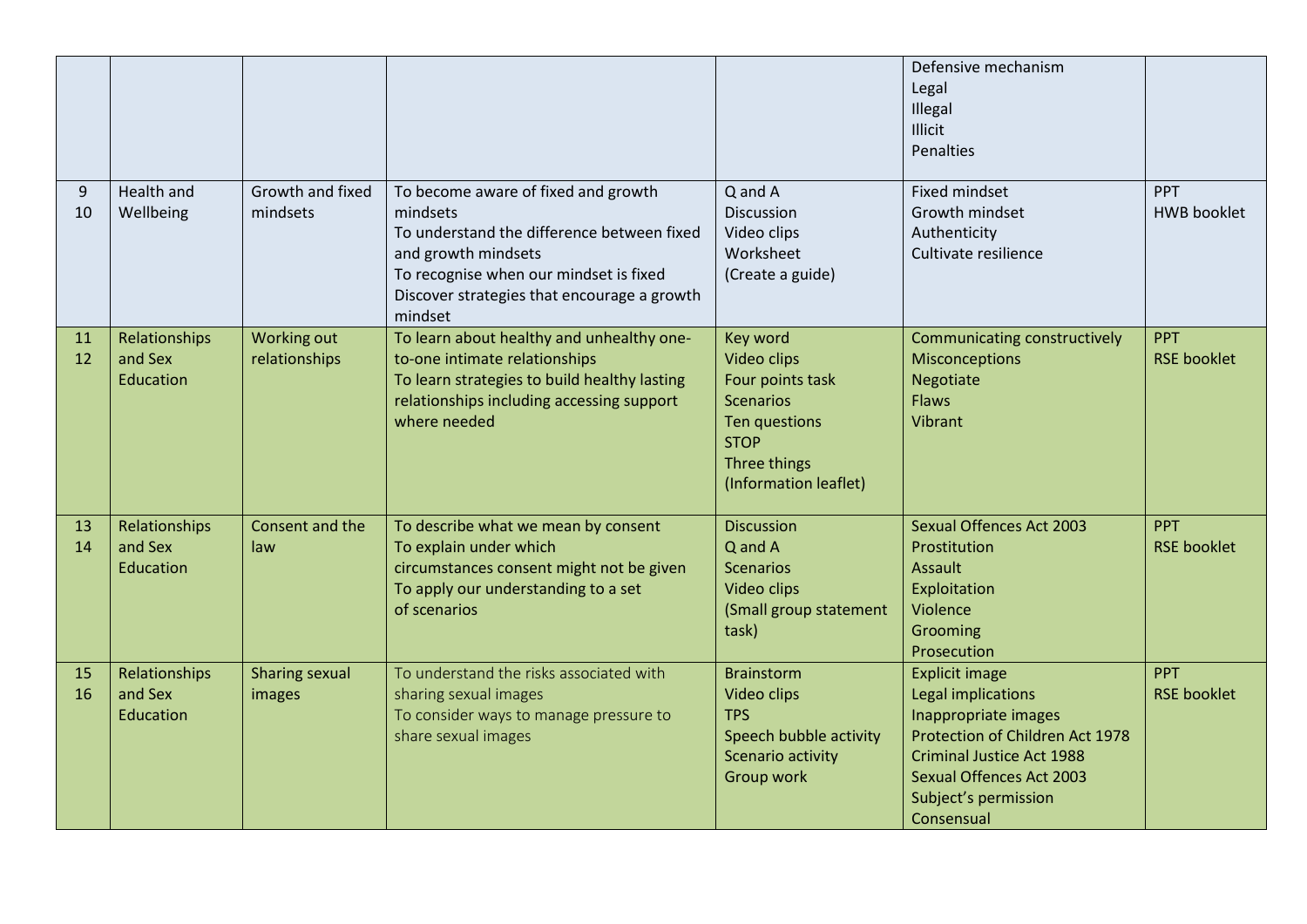| 17<br>18 | Relationships<br>and Sex<br>Education | Sex - When?<br>Contraception | To consider when is the right time to start<br>having sex<br>To understand the issues surrounding<br>contraceptive choices<br>To be more confident with contraception<br>decision making<br>To understand where to get information and<br>advice | Inbuilt ppt activity<br><b>Discussion</b><br>Small group activity<br>Video clips<br>Info source                                           | Contraception<br>Responsibility<br>Reliability<br>Implant<br><b>IUD</b><br>Sterilisation<br>Injection<br>Pill<br>Patch<br><b>Vaginal ring</b><br>Diaphragm<br>Cervical cap<br>Sponge<br>Male/female condom<br>Fertility based awareness                                    | <b>PPT</b><br><b>RSE booklet</b>                          |
|----------|---------------------------------------|------------------------------|--------------------------------------------------------------------------------------------------------------------------------------------------------------------------------------------------------------------------------------------------|-------------------------------------------------------------------------------------------------------------------------------------------|----------------------------------------------------------------------------------------------------------------------------------------------------------------------------------------------------------------------------------------------------------------------------|-----------------------------------------------------------|
| 19<br>20 | Relationships<br>and Sex<br>Education | <b>Sexual Health STIs</b>    | To investigate sexual health<br>To increase awareness of the different types<br>of STIs<br>To be aware of the common symptoms of<br><b>STIs</b><br>To discuss the importance of testing<br>To explain how to use a condom correctly              | Symptom checker<br>Case study<br><b>Discussion</b><br>Video clips<br>Link the description<br>Phrase order<br>12 common mistakes<br>(Quiz) | methods<br>Spermicide<br><b>Emergency contraception</b><br>Chlamydia<br>Trichomoniasis<br><b>Genital warts</b><br><b>Hepatitis</b><br>Mycoplasma genitalium<br>Candidiasis<br>Cystitis<br>Vaginitis<br><b>Proctitis</b><br><b>Bacterial Vaginosis</b><br><b>Urethritis</b> | <b>PPT</b><br>Sexual health<br>quiz<br><b>RSE booklet</b> |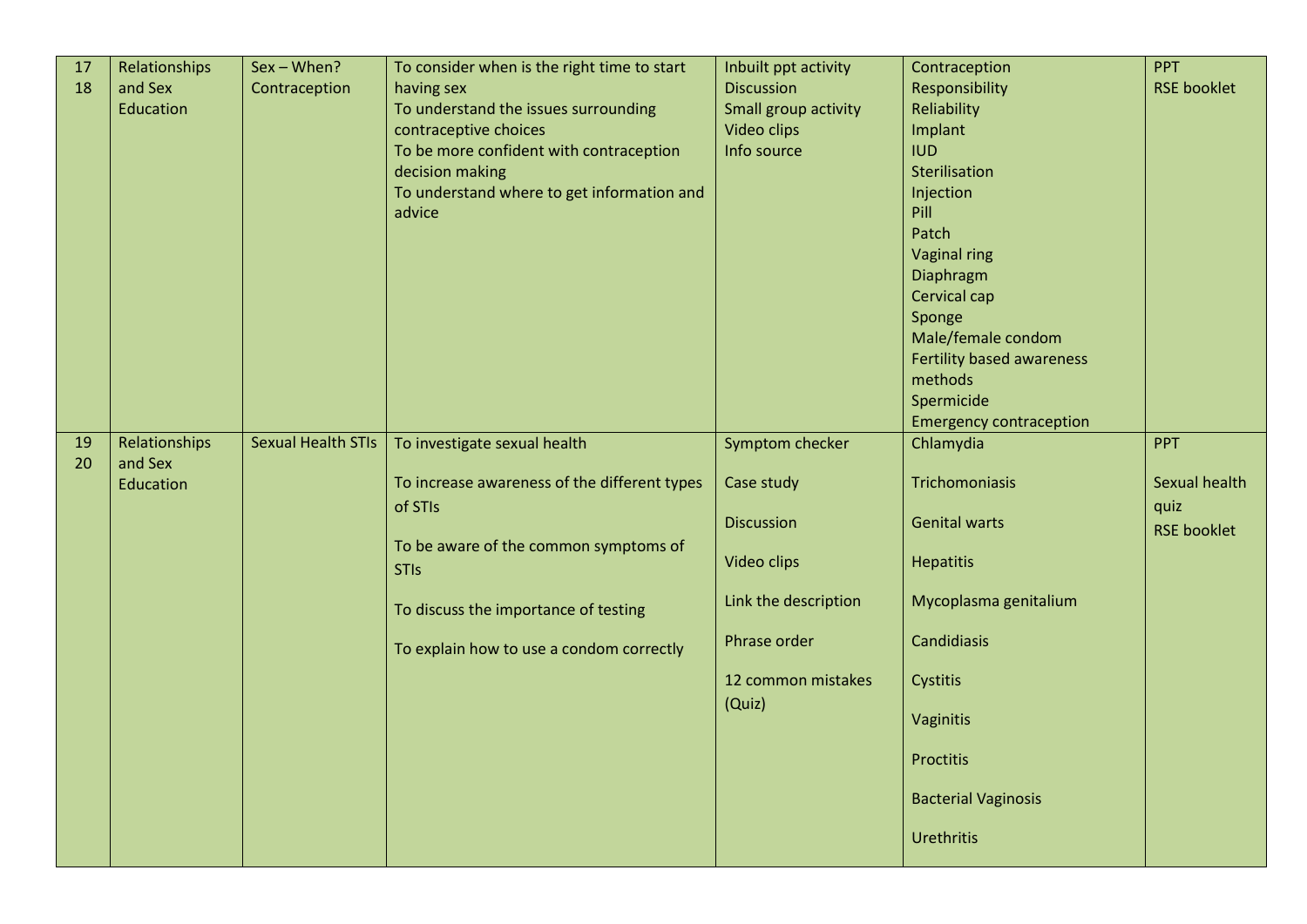|          |                                     |                                       |                                                                                                  |                                          | Pelvic inflammatory disease                  |                                     |
|----------|-------------------------------------|---------------------------------------|--------------------------------------------------------------------------------------------------|------------------------------------------|----------------------------------------------|-------------------------------------|
|          |                                     |                                       |                                                                                                  |                                          | <b>BSI kite mark</b>                         |                                     |
|          |                                     |                                       |                                                                                                  |                                          |                                              |                                     |
| 21       | Relationships<br>and Sex            | LGBQT+<br><b>FIT Stonewall</b>        | To increase our awareness of homophobia<br>To recognise when the term 'gay' is used in the wrong | <b>DVD</b>                               | Stereotypical<br><b>Discriminative</b>       | <b>PPT</b><br><b>RSE booklet</b>    |
| 22       | Education                           |                                       | context<br>To discuss discrimination, relationships and sexual                                   | Q and A                                  |                                              | <b>FIT DVD</b>                      |
| 23       |                                     |                                       | orientation                                                                                      | <b>Discussion</b><br>Sources of help     |                                              |                                     |
| 24       |                                     |                                       |                                                                                                  |                                          |                                              |                                     |
|          |                                     |                                       |                                                                                                  |                                          |                                              |                                     |
| 25       | Relationships                       | Pornography                           | To explain what pornography is                                                                   | Q and A                                  | <b>Misleading information</b>                | <b>PPT</b>                          |
| 26       | and Sex<br>Education                |                                       | To identify ways in which pornographic                                                           | <b>Discussion</b><br><b>Fact sharing</b> | Erotic behaviour<br>Consensual               | <b>RSE booklet</b><br>Post it notes |
|          |                                     |                                       | material is not representative of real sex and<br>how it can give misleading information         | <b>Fact or fiction activity</b>          | Expectations                                 |                                     |
|          |                                     |                                       | about consent and gender roles in sexual                                                         | Diamond 9 task                           | <b>Digital Economy Act</b>                   |                                     |
|          |                                     |                                       | relationships<br>To evaluate the possible impact of this on                                      | Match the pairs<br><b>TPS</b>            | Dopamine                                     |                                     |
|          |                                     |                                       | sexual relationships and the expectations                                                        |                                          |                                              |                                     |
|          |                                     |                                       | people have of relationships                                                                     |                                          |                                              |                                     |
|          |                                     |                                       | To describe some strategies and identify<br>sources of support for anyone who is                 |                                          |                                              |                                     |
|          |                                     |                                       | worried about porn                                                                               |                                          |                                              |                                     |
| 27<br>28 | Relationships<br>and Sex            | Transgender                           | To understand what the term transgender<br>means                                                 | Q and A<br><b>Discussion</b>             | <b>Gender identity</b><br>Umbrella term      | <b>PPT</b><br><b>RSE booklet</b>    |
|          | Education                           |                                       | To develop an awareness of how individuals                                                       | <b>Fact sharing</b>                      | Reassignment                                 |                                     |
|          |                                     |                                       | who are transgender feel and identify                                                            | Video clips                              | Transition                                   |                                     |
|          |                                     |                                       | themselves                                                                                       | Help source                              |                                              |                                     |
| 29       | Living in the<br><b>Wider World</b> | Online safety OSA<br><b>KS4 level</b> | To think carefully about how our use of<br>technology might make us vulnerable to a              | Sign up to course<br>Complete course     | <b>Online bullying</b><br>Use of smartphones | <b>PPT</b><br>Computer              |
| 30       |                                     |                                       | range of problems, both now and in the                                                           | <b>Print of certificate</b>              | Grooming                                     |                                     |
| 31       |                                     |                                       | future                                                                                           |                                          | Live streaming                               |                                     |
|          |                                     |                                       | To consider how our actions might impact,<br>positively or negatively, on others.                |                                          | <b>Health risks</b><br>Digital citizenship   |                                     |
|          |                                     |                                       |                                                                                                  |                                          |                                              |                                     |